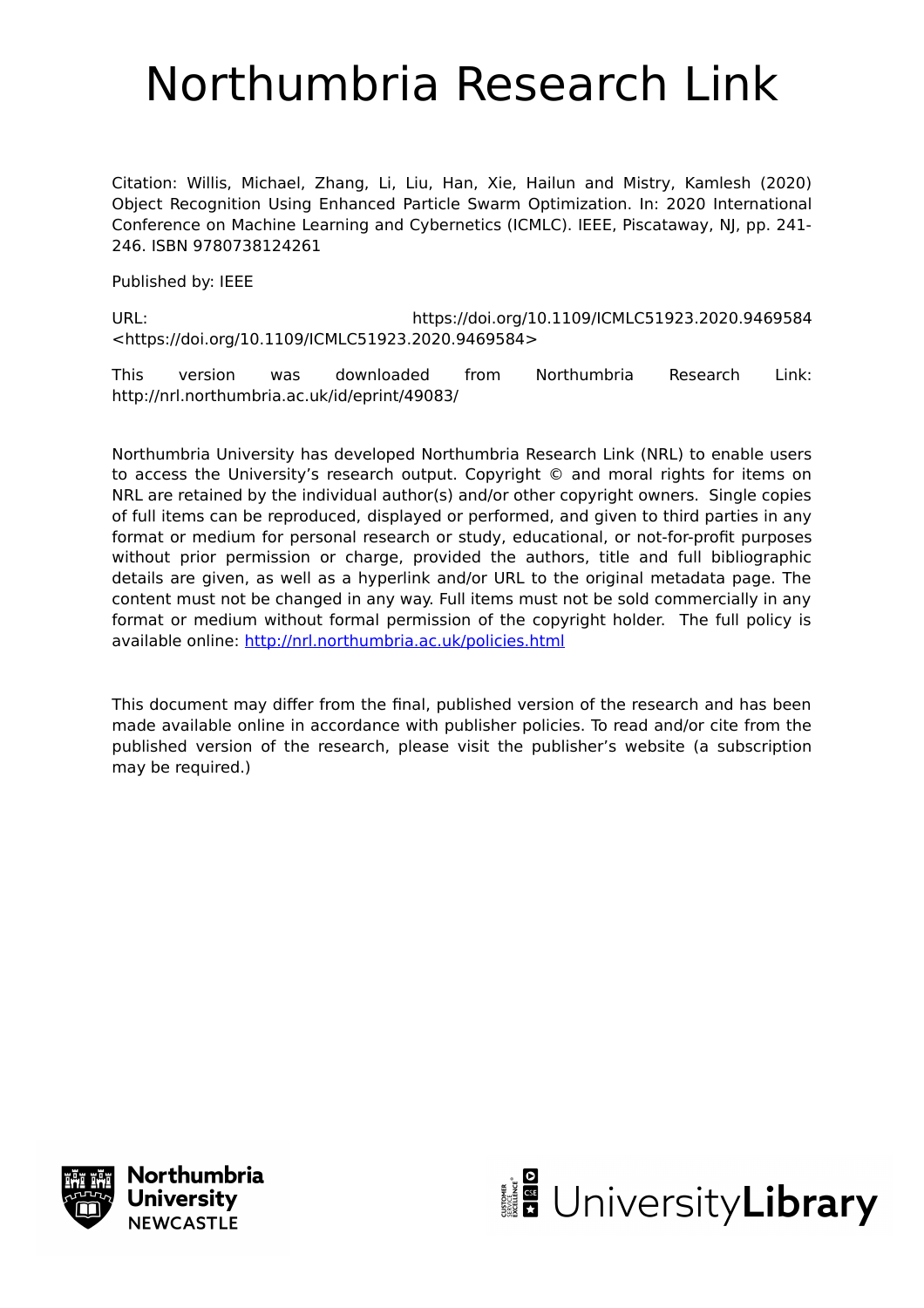## **OBJECT RECOGNITION USING ENHANCED PARTICLE SWARM OPTIMIZATION**

#### $\blacksquare$   $\blacksquare$   $\blacksquare$   $\blacksquare$   $\blacksquare$   $\blacksquare$   $\blacksquare$   $\blacksquare$   $\blacksquare$   $\blacksquare$   $\blacksquare$   $\blacksquare$   $\blacksquare$   $\blacksquare$   $\blacksquare$   $\blacksquare$   $\blacksquare$   $\blacksquare$   $\blacksquare$   $\blacksquare$   $\blacksquare$   $\blacksquare$   $\blacksquare$   $\blacksquare$   $\blacksquare$   $\blacksquare$   $\blacksquare$   $\blacksquare$   $\blacksquare$   $\blacksquare$   $\blacksquare$   $\blacksquare$

<sup>1</sup>Department of Computer and Information Sciences, Faculty of Engineering and Environment, Northumbria University, Newcastle, UK, NE1 8ST

<sup>2</sup>College of Computer Science and Software Engineering, Shenzhen University, Shenzhen 518060, China

E-MAIL: michael.willis@northumbria.ac.uk, li.zhang@northumbria.ac.uk, han.liu@szu.edu.cn, hailun.xie@northumbria.ac.uk,

kamlesh.mistry@northumbria.ac.uk

Abstract:

The identification of the most discriminative features in an explainable AI decision-making process is a challenging problem. This research tackles such challenges by proposing Particle Swarm Optimization (PSO) variants embedded with novel mutation and sampling iteration operations for feature selection in object recognition. Specifically, five PSO variants integrating different mutation and sampling strategies have **been proposed to select the most discriminative feature subsets** for the classification of different objects. A mutation strategy is firstly proposed by randomly flipping the particle positions in some dimensions to generate new feature interactions. Moreover, instead of embarking the position updating evolution in PSO, the proposed PSO variants generate offspring solutions through a sampling mechanism during the initial search process. Two offspring generation sampling schemes are investigated, i.e. the employment of the personal and global best solutions obtained using the mutation mechanism, respectively, as the starting positions for the subsequent search process. Subsequently, several machine learning algorithms are used in conjunction with the proposed PSO variants to perform object classification. As evidenced by the empirical results, the proposed PSO variants outperform the original PSO algorithm, significantly, for feature optimization.

**Keywords:** 

**Feature selection: Obiect recognition: Optimization** 

#### 1. Introduction

Object recognition is an uprising research topic in computer vision. A great variety of techniques have been developed to undertake such recognition tasks, including machine learning and deep learning methods. Such classification tasks are challenging owing to the complexity of the real-world scenarios, which needs to be attended using specific techniques, e.g. image segmentation, background subtraction and feature selection. Machine learning methods have been widely used in human activity recognition, facial

emotion recognition, autonomous driving. However, there are research gaps that can be identified in selecting the most effective feature subsets owing to complicated interactions between individual features as well as the premature convergence of the optimization methods when using machine learning algorithms to perform the recognition task. Therefore, in this research, we propose five Particle Swarm Optimization (PSO) variants with distinctive novel mutation and sampling iteration strategies to improve the performance of the original PSO model in feature selection. Besides that, several popular classification algorithms are employed to provide a comprehensive evaluation of the proposed feature optimization strategies.

#### 2. Literature review

#### $2.1.$ Feature extraction

Feature extraction is to employ feature descriptors to extract important features from the original data form which can be interpreted by subsequent algorithms. Owing to the extensive research focus in this specific area, many classical and effective feature extraction methods have been proposed [1]. As an example, Tian [2] extracted three main types of features for object recognition, including colour, texture and shape attributes, while Nixon and Aguado [3] extracted low-level features such as blobs, corners, edges and ridges for image classification. There are a number of popular existing feature extraction techniques, such as Local Binary Patterns (LBP), Histogram of Oriented Gradients (HOG), Haar-like features, and colour histograms. As a simple and computationally efficient feature descriptor, LBP takes a central pixel value and compares it with those of its neighbours. The LBP descriptor is able to capture edges, corners, lines, and spots, efficiently, in different application domains.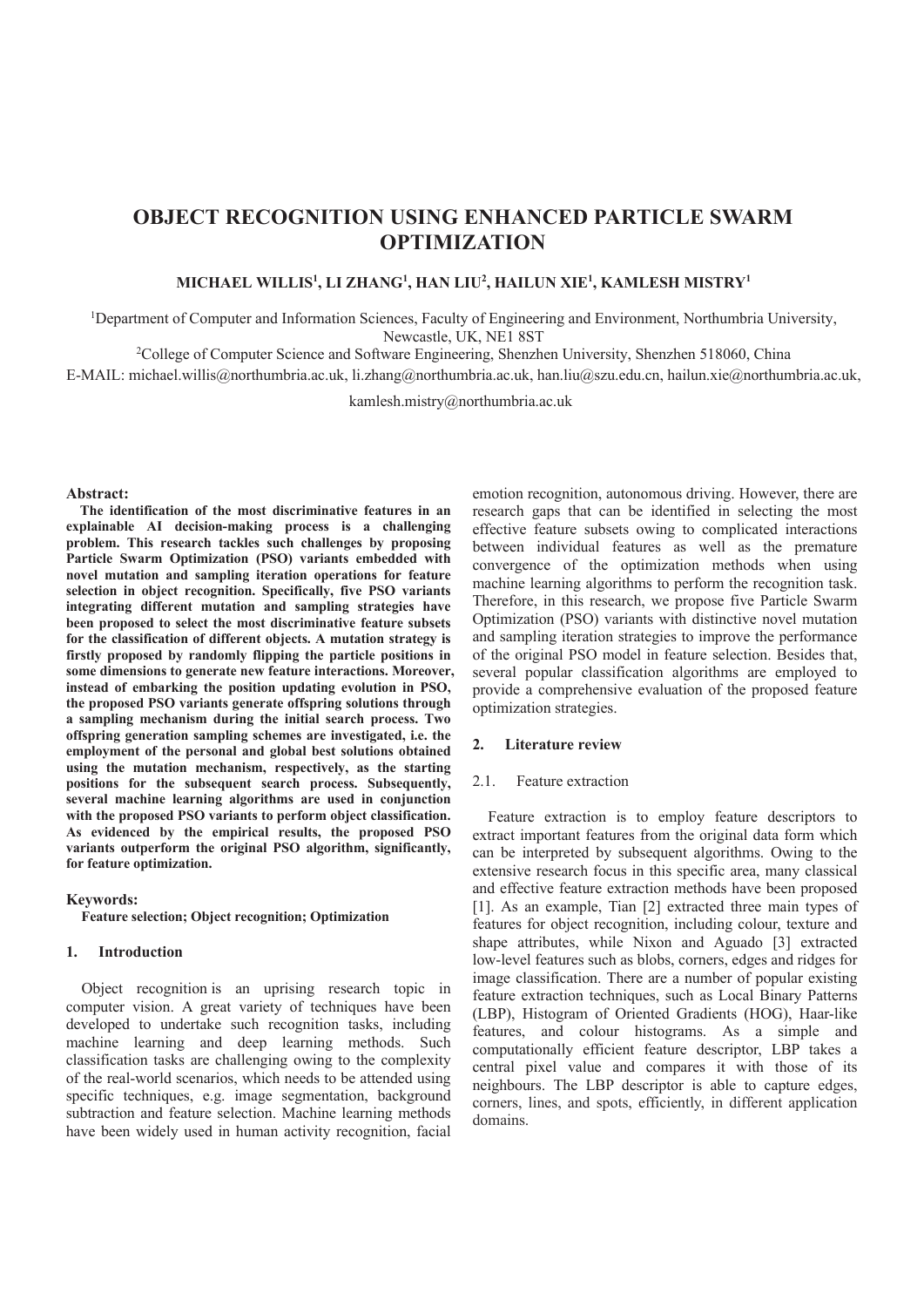#### 2.2. Feature selection

Many evolutionary algorithms have been widely used in feature selection tasks owing to their outstanding search capability and simplicity to implement. Genetic Algorithm (GA) is one of the most popular evolutionary algorithms. In GA, a group of solutions/individuals is created which contains a collection of chromosomes. Each chromosome possesses a string of elements assigned between  $0$  and  $1$ , which in turn represent attributes in the problem domain. Crossover and mutation operations are employed to yield offspring solutions. Although GA has proven very successful in selecting appropriate features, it does have some limitations and drawbacks. The biggest issue, as indicated in Xue et al [4], is its high computational cost. The PSO model is another classical evolutionary algorithm. It is motivated by flocks of birds and schools of fish when they perform survival flocking behaviours. PSO employs a collection of swarm particles, which resembles the concept of the chromosomes in the GA. The particles move around the search space guided by the PSO search operation as they search for the most optimal solution. One of the major characteristics of PSO is that it follows the lead of the global and local best solutions to search for the global optimality  $[5-9]$ .

#### 2.3. Classification

Classification is the process of using machine learning algorithms to assign objects into categories based on their features and characteristics [10-11]. A classification algorithm learns what characteristics and features have in common for each class category.

Decision Tree (DT) [10] is a popular classification model which makes decisions by observing the threshold of attributes. In DT, a tree identifies the best split given the input data and adopts such an attribute as the top level of the tree. The similar process is repeated to identify lower level attributes and grow the tree. Naïve Bayes (NB) [10] classifier is a classifier that uses Bayes' theorem to perform the classification. NB obtains the probability of an object pertaining to a specific class by calculating the frequency of the attributes from the new object that have appearing within that specific class. K-Nearest Neighbours (KNN) [10] is one of the simplest classifiers and requires no additional input parameters other than the training data. In KNN, an instance is assigned to the class most common among its neighbours. The K value simply represents the number of neighbours. Support Vector Machine (SVM) [10] is another popular method for classification by constructing a hyperplane that maximizes the margin between two classes. SVM maps the

data into a different space using a kernel function to make data distribution more separable. Discriminant Analysis (DA) [10] is also widely used for data classification. Unlike linear classification algorithms, the mechanism of DA is to find the optimal solution that can best separate different classes. DA demonstrates many merits in handling classification tasks, e.g. low computational cost, efficient performance, and capability of solving multi-class classification. The aim of this study is to propose an effective PSO-based feature selection and benchmark the performance of five popular classifiers, i.e. DT, NB, KNN, SVM, and DA, for object recognition.

#### **3.** The proposed PSO method for feature selection

Despite effectiveness in tackling optimisation tasks and its simplicity [12-20], PSO suffers from premature convergence and local optima traps which severely affect its performance especially on real-life tasks with complex landscapes and multi-modal characteristics. In this study, five PSO variants are proposed to overcome the premature convergence and undertake the challenges of feature redundancy and interactions in the process of feature selection.

The first PSO variant, namely IPSO1, employs a mutation strategy for offspring generation to increase search efficiency and scope. Specifically, if a particle represents a selected feature subset, the mutation strategy is employed to generate a new solution by randomly flipping the scores of some elements between 0 and 1. Therefore, there are features that are selected or un-selected by this mutation operation, in the newly generated offspring solution, in comparison with those of the original solution, to increase diversity. The mutation operation facilitates search scope and diversity owing to the fact that particles are able to include new features which can be possibly dismissed in previous iterations. As a result, the swarm has better chances of escaping from local optima traps and attaining the global optimality owing to the increased diversity and enhanced communication between particles.

Beyond the mutation strategy, a sampling iteration strategy is also proposed to further enhance search efficiency. Specifically, the learning mechanism of the PSO operation is not applied during the first several iterations. Instead, the particles are assigned various positions by using the mutation operation in randomly selected sub-dimensions. Their personal and global best experiences are subsequently recorded and updated accordingly. Once the search reaches a certain number of iterations, the particles are assigned with their corresponding personal best positions identified so far. Subsequently, the PSO search operation is applied for each particle for the remaining iterations for the search of the most optimal feature subsets. This sampling strategy enables the particles to explore the search space with strong starting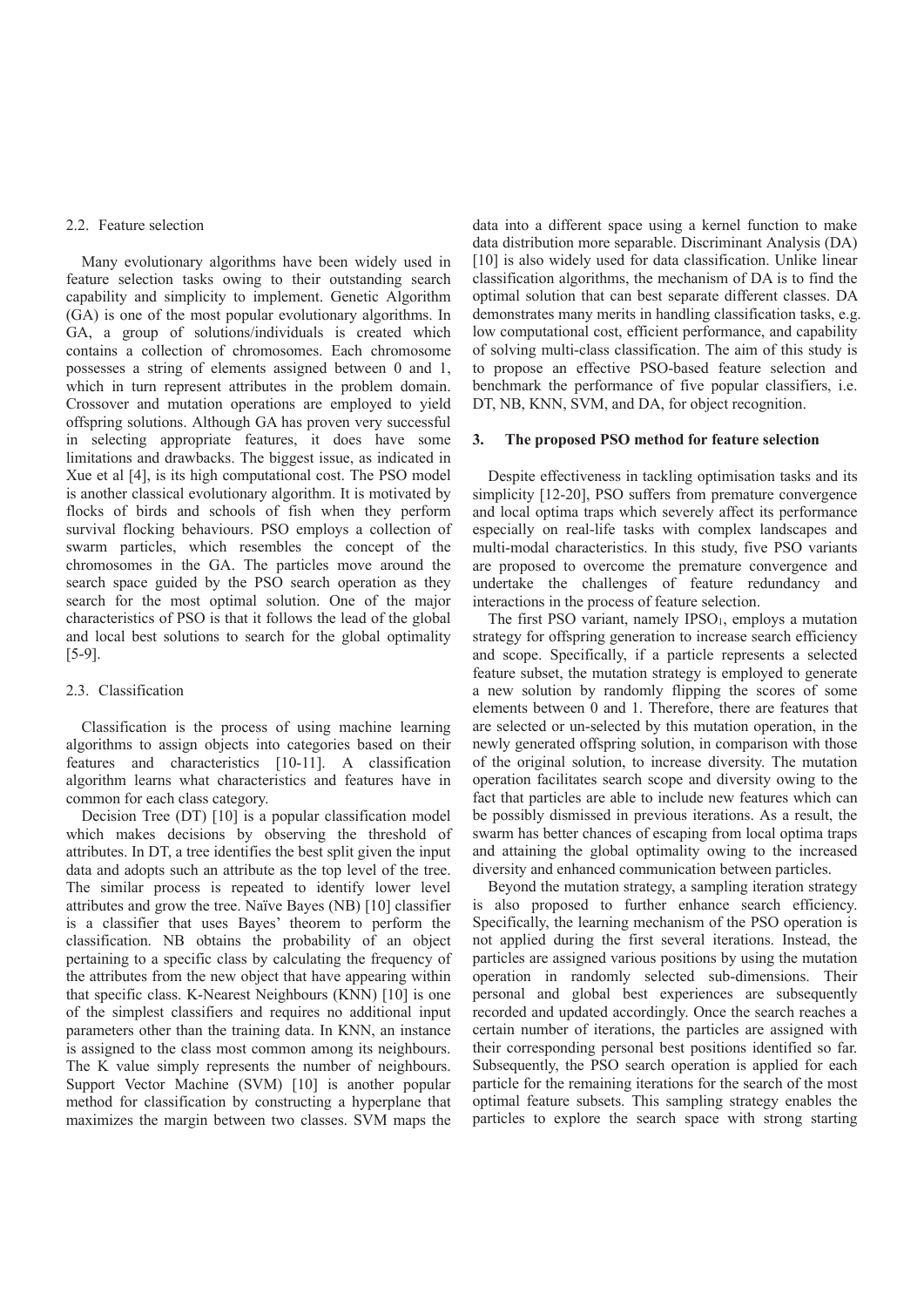points.

*--*

*IPSO*<sub>2</sub>

The number of sampling iterations can impose a great impact on the effectiveness of the proposed sampling strategy. Specifically, small sampling iteration settings are unlikely to make a difference while large settings constrain the power of evolution owing to the lack of evolving process. In this research, three novel PSO variants with different sampling iteration settings are employed, i.e. IPSO<sub>2</sub>, IPSO<sub>3</sub>, and IPSO<sub>4</sub>.  $IPSO<sub>2</sub>$  and  $IPSO<sub>3</sub>$  adopt five and ten iterations for sampling, respectively, while IPSO<sub>4</sub> applies twenty iterations for sampling. With above settings, the impact of the sampling strategy can be thoroughly investigated.

The above idea can be further improved, as currently in the above search process, the particles are assigned with their corresponding personal best positions identified so far after sampling. However, the particles could also be assigned to positions that yielded the best overall fitness, in other words, assigning all the particles to the global best position or any other positions that led to the same fitness score. Therefore, we implement this strategy with ten sampling iterations in IPSO<sub>5</sub>. From such experimental settings, our experiments will be able to identify if it is better to use the personal or global best positions identified in the initial search as the starting points for subsequent search process. A summary of the proposed PSO variants is listed in Table 1.

|  |  | <b>TABLE 1.</b> The summary of the proposed PSO variants |  |
|--|--|----------------------------------------------------------|--|
|--|--|----------------------------------------------------------|--|

Each personal best solution is used after sampling,

images for training and test, respectively, in the subsequent experiments. Fig. 1 shows example database images.

Specifically, LBP is firstly used to undertake feature extraction. Then aforementioned five PSO variants are used for feature selection. Five classifiers are employed to perform classification, including NB, DA, KNN, SVM and DT. This study aims to gain insights into the performance of above five classifiers in undertaking object recognition and identify the most efficient one, as well as the efficacy of the proposed PSO methods. Each experiment is performed for multiple (i.e. 30) times and the mean results over a set of 30 runs are used for comparison to mitigate the effects of random factors. The experimental settings are as follows, i.e. population= $30$  and the maximum number of iterations=500.



FIGURE 1. Example images of the employed data set

**TABLE 2.** The average results for DT

| Algorithm         | Fitness | Overall Test<br>Accuracy | Number of<br><b>Selected Features</b> | Run Time<br>(seconds) |
|-------------------|---------|--------------------------|---------------------------------------|-----------------------|
| Non               | 0.6808  | 0.7546                   | 59                                    |                       |
| PSO <sup>-</sup>  | 0.7740  | 0.8518                   | 14.8                                  | 678.8564              |
| IPSO <sub>1</sub> | 0.7967  | 0.8771                   | 14.4                                  | 731.5527              |
| IPSO <sub>2</sub> | 0.7978  | 0.8783                   | 13.9                                  | 947.3814              |
| IPSO <sub>3</sub> | 0.7968  | 0.8769                   | 14                                    | 669.4602              |
| IPSO <sub>4</sub> | 0.7939  | 0.8734                   | 14.3                                  | 970.6640              |
| IPSO <sub>5</sub> | 0.7923  | 0.8703                   | 11.6                                  | 676.3533              |

#### *-* Sampling iteration number  $= 10$ , Each personal best solution is used after sampling, Mutation scheme  $=$  yes. *-* Sampling iteration number  $= 20$ , Each personal best solution is used after sampling, Mutation scheme  $=$  yes. *-* Sampling iteration number  $= 10$ , The global best solution is used after sampling, Mutation scheme  $=$  yes.

#### 4. Experimental results

Mutation scheme = yes.

Mutation scheme  $=$  yes.

Sampling iteration number  $=$  5,

In this study, a task of object recognition involving five most commonly seen items in home environments, i.e. chairs, tables, cupboards, lamps and clocks, is employed to evaluate the performance of the proposed PSO feature selection methods as well as the performance of five popular classifiers. All the images are extracted from an existing publicly available image database, where the images have clear backgrounds without cluttered scenes. However, the images have different sizes and scales. We employ 1250 and 500

#### 4.1. DT

We first evaluate the proposed PSO models incorporated with the DT classifier using the test set. The DT model performed reasonably robust with the PSO-assisted feature selection. The average results over a set of 30 runs for each feature selection algorithm are shown in Table 2.

As shown in Table 2, all the proposed PSO variants achieve accuracy rates around 87%. They demonstrate an overall advantage of 2%-3% in accuracy rates as compared with that of the original PSO algorithm. Moreover, most PSO variants select an average number of approximately 14 features, with *IPSO<sub>5</sub>* identifying a slightly smaller feature size, i.e. 11.6. Also, all the algorithms vary greatly on the computational cost.

Moreover, the best performance is achieved by  $\text{IPSO}_2$ , which uses five iterations for the initial search using the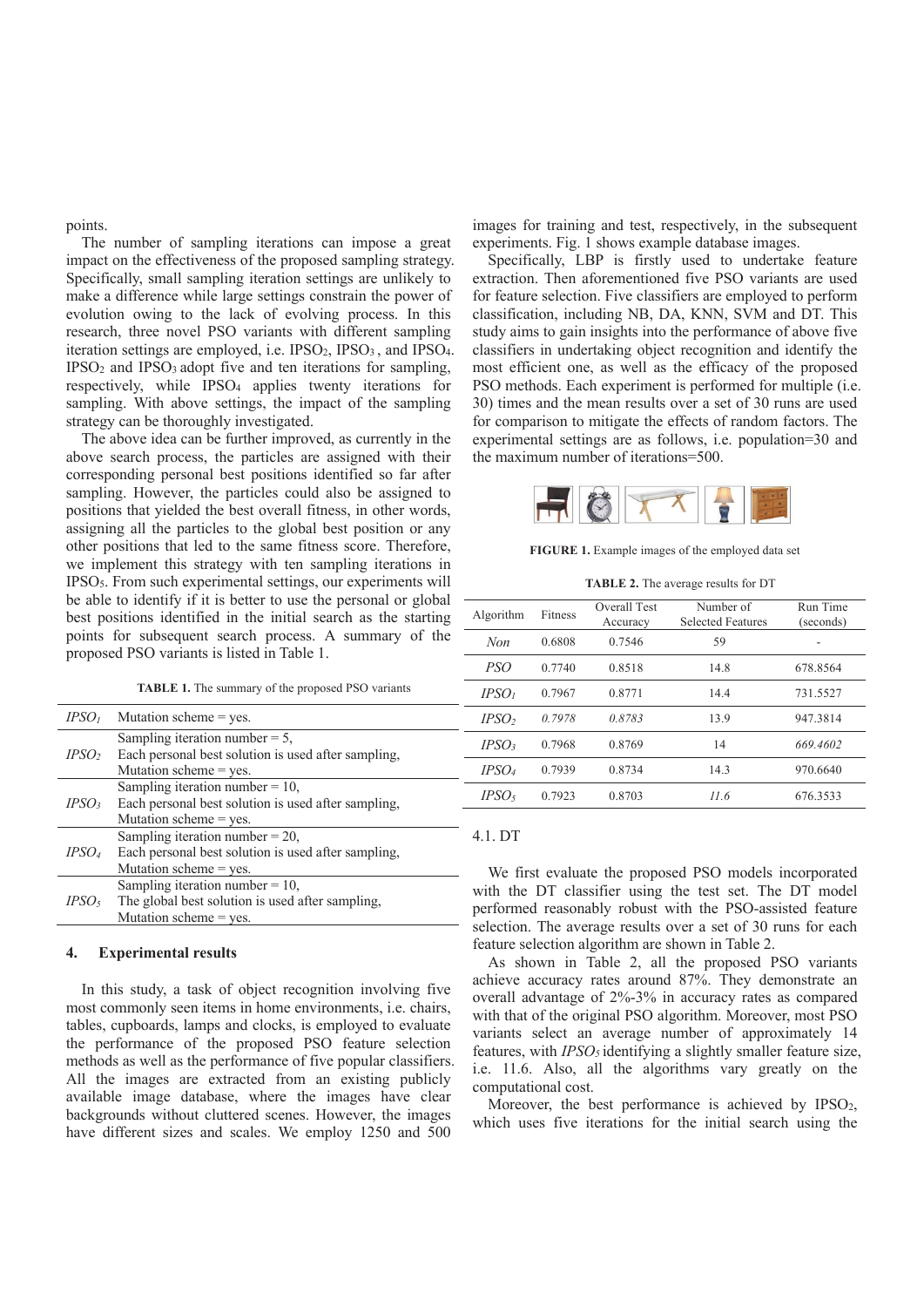sampling strategy. The IPSO<sub>1</sub> algorithm without the sampling mechanism achieves the best trade-off between performance and cost.

In terms of the PSO algorithms using the sampling strategy, the results indicate that the DT model benefits more from the models using the personal best positions as the strong starting points for the search process, than from the one  $(IPSO<sub>5</sub>)$  using the global best position as the initial position. Besides that,  $IPSO<sub>3</sub>$  uses the same number of sampling iterations as that of  $IPSO<sub>5</sub>$ . However,  $IPSO<sub>3</sub>$  employs the personal best positions as the starting points for the search process and shows better capabilities in global exploration.

#### $4.2.<sub>DA</sub>$

We present the mean classification results over a set of 30 runs using the DA classifier in Table 3.

| Algorithm         | Fitness | Overall Test<br>Accuracy | Number of<br>Selected Features | Run Time<br>(seconds) |
|-------------------|---------|--------------------------|--------------------------------|-----------------------|
| Non               | 0.6461  | 0.7160                   | 59                             |                       |
| PSO <sup>-</sup>  | 0.7842  | 0.8686                   | 41.7                           | 1382.2649             |
| IPSO <sub>1</sub> | 0.8009  | 0.8873                   | 42.3                           | 1967.1143             |
| IPSO <sub>2</sub> | 0.8016  | 0.8878                   | 39.9                           | 1312.1273             |
| IPSO <sub>3</sub> | 0.8017  | 0.8881                   | 41.9                           | 1387.1074             |
| IPSO <sub>4</sub> | 0.7972  | 0.8832                   | 43.5                           | 1256.7030             |
| IPSO5             | 0.7980  | 0.8839                   | 41.5                           | 1349.5117             |

**TABLE 3.** The average results for DA

One distinctive observation with the results of DA is that the numbers of selected features are much higher than those using DT. Overall, the experiments from the DA model illustrate performance enhancement although the selected feature subsets are slightly larger. Besides that, all the PSO variants combined with the DA model obtain higher mean accuracy rates with an increase of around 2% as compared with that of the original PSO algorithm. Moreover, IPSO<sub>2</sub>,  $IPSO<sub>4</sub>$ , and  $IPSO<sub>5</sub>$  demonstrate more superior performances. vet show less computational costs than those of the original PSO algorithm.

#### 4.3. KNN

We present the mean classification result over a set of 30 runs for each feature selection algorithm using the KNN classifier in Table 4. As shown in Table 4, both  $IPSO<sub>2</sub>$  and  $IPSO<sub>3</sub>$  achieve the (same) highest accuracy rate. In other words, the results indicate that there is no difference between using five and ten iterations for sampling when they are integrated with the KNN classifier. Also, all proposed algorithms outperform the original PSO model for feature optimization.

**TABLE 4.** The average results for KNN

| Algorithm         | Fitness | Overall Test<br>Accuracy | Number of<br><b>Selected Features</b> | Run Time<br>(seconds) |  |
|-------------------|---------|--------------------------|---------------------------------------|-----------------------|--|
| Non               | 0.7001  | 0.7760                   | 59                                    |                       |  |
| PSO <sup></sup>   | 0.8556  | 0.9424                   | 15.1                                  | 801.9560              |  |
| IPSO <sub>1</sub> | 0.8752  | 0.9637                   | 14.3                                  | 900.3082              |  |
| IPSO <sub>2</sub> | 0.8784  | 0.9691                   | 17.1                                  | 885,0640              |  |
| IPSO <sub>3</sub> | 0.8784  | 0.9691                   | 18.1                                  | 840.0837              |  |
| IPSO <sub>4</sub> | 0.8770  | 0.9669                   | 16.3                                  | 765.3523              |  |
| IPSO <sub>5</sub> | 0.8743  | 0.9637                   | 16.0                                  | 844.2961              |  |

#### 4.4. SVM

We illustrate the mean classification results over a set of 30 runs using the SVM classifier in Table 5.

**TABLE 5.** The average results for SVM

| Algorithm         | Fitness | Overall Test<br>Accuracy | Number of<br><b>Selected Features</b> | Run Time<br>(seconds) |
|-------------------|---------|--------------------------|---------------------------------------|-----------------------|
| Non               | 0.6425  | 0.7120                   | 59                                    |                       |
| PSO <sup>-</sup>  | 0.7792  | 0.8544                   | 10.4                                  | 7698.8672             |
| IPSO <sub>1</sub> | 0.8022  | 0.8787                   | 9.3                                   | 8845.0516             |
| IPSO <sub>2</sub> | 0.7999  | 0.8765                   | 9.3                                   | 7727.0202             |
| IPSO <sub>3</sub> | 0.7988  | 0.8760                   | 9.9                                   | 7595.2729             |
| IPSO <sub>4</sub> | 0.7984  | 0.8748                   | 9.5                                   | 6721.6580             |
| $\mathit{IPSO}_5$ | 0.7947  | 0.8711                   | 9.7                                   | 7183.4308             |

In this experiment, the best performing algorithm is  $IPSO<sub>1</sub>$ with purely the mutation operation. Also both IPSO1 and  $IPSO<sub>2</sub>$  select the smallest average number of features with around 2% performance improvement as compared with that of the original PSO model. However, IPSO1 does have a longer run time than those of the other methods, e.g. it is over 1118 seconds longer than the next largest run time of  $IPSO<sub>2</sub>$ .  $IPSO<sub>3</sub>$  and  $IPSO<sub>4</sub>$  have less run time than that of  $IPSO<sub>2</sub>$ . In other words, the sampling iterations have more impact on the computational cost than the performance. Also, all the proposed models have greater mean accuracy rates than that of the original PSO algorithm.

#### 4.5. NB

We provide the mean classification results over a set of 30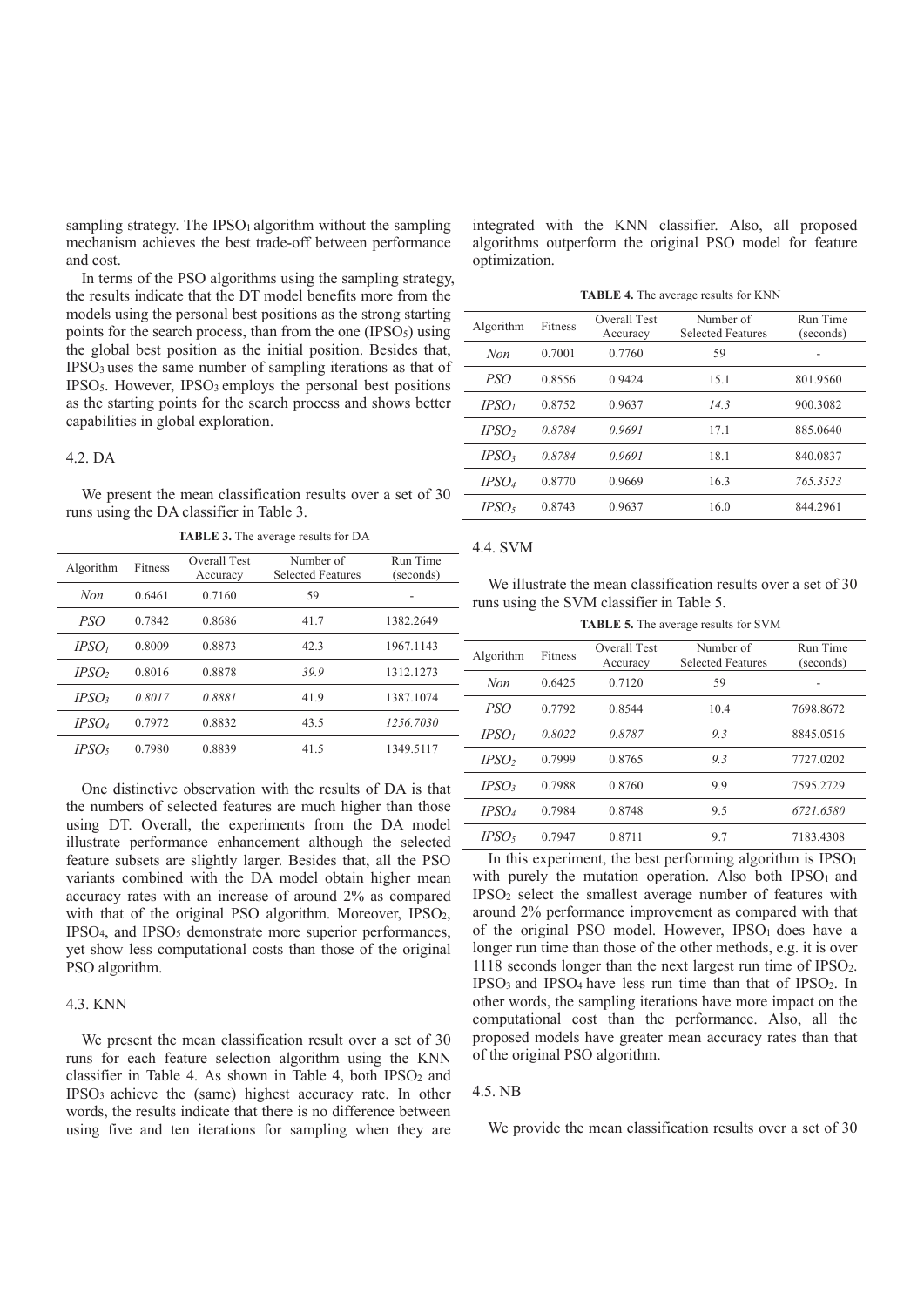runs using the NB classifier in Table 6. Although the results using the NB classifier are less promising with low mean accuracy rates for all the search methods, all the proposed algorithms still outperform the original PSO model. The best result was achieved by IPSO<sub>2</sub>, which employs five iterations for sampling. However, this model has a far longer average processing time than those of other algorithms, i.e. it is over 405 seconds longer than the next highest average run time contributed by IPSO<sub>4</sub>. Interestingly the fastest algorithms are those with ten sampling iterations, i.e.  $IPSO<sub>3</sub>$  and  $IPSO<sub>5</sub>$ . Also in this experiment, the IPSO<sub>5</sub> algorithm that assigns the particles to a global best position as the starting points outperforms the IPSO<sub>3</sub> model that uses the personal best solutions as the starting positions.

**TABLE 6.** The average results for NB

| Algorithm         | Fitness | Overall Test<br>Accuracy | Number of<br><b>Selected Features</b> | Run Time<br>(seconds) |
|-------------------|---------|--------------------------|---------------------------------------|-----------------------|
| Non               | 0.3658  | 0.4046                   | 59                                    |                       |
| PSO <sup>-</sup>  | 0.4808  | 0.5222                   | 10.3                                  | 2469.2911             |
| IPSO <sub>1</sub> | 0.4945  | 0.5351                   | 8.3                                   | 2537.5662             |
| IPSO <sub>2</sub> | 0.4949  | 0.5367                   | 9.5                                   | 2965.0609             |
| IPSO <sub>3</sub> | 0.4932  | 0.5343                   | 8.8                                   | 2271.0346             |
| IPSO <sub>4</sub> | 0.4942  | 0.5360                   | 8.8                                   | 2559.7183             |
| IPSO <sub>5</sub> | 0.4931  | 0.5347                   | 9.3                                   | 2296.8273             |

| TABLE 7. Ranking of PSO variants on each classifier |
|-----------------------------------------------------|
|-----------------------------------------------------|

| Classifier | PSO             | IPSO <sub>1</sub> | IPSO <sub>2</sub> | IPSO <sub>3</sub> | IPSO <sub>4</sub> | IPSO <sub>5</sub> |
|------------|-----------------|-------------------|-------------------|-------------------|-------------------|-------------------|
| DT         | 6 <sup>th</sup> | 2nd               | 1 <sup>st</sup>   | 2rd               | 4 <sup>th</sup>   | $5$ th            |
| DA         | 6 <sup>th</sup> | 2rd               | 2 <sub>nd</sub>   | 1 st              | $5$ th            | 4 <sup>th</sup>   |
| <b>KNN</b> | 6 <sup>th</sup> | 4 <sup>th</sup>   | 1 <sup>st</sup>   | 1 <sup>st</sup>   | 2rd               | 4 <sup>th</sup>   |
| <b>SVM</b> | 6 <sup>th</sup> | 1 <sup>st</sup>   | 2 <sub>nd</sub>   | 2rd               | 4 <sup>th</sup>   | $5$ th            |
| NB         | 6 <sup>th</sup> | 2rd               | 1 <sup>st</sup>   | $5$ th            | 2 <sub>nd</sub>   | 4 <sup>th</sup>   |
| Average    | 6               | 2.5               | 1.4               | 2.5               | 3.7               | 4.6               |

#### 4.6. Summary of results

To obtain a better understanding of the comparison between the proposed different PSO models, their results are ranked by each classifier, as shown in Table 7.  $IPSO<sub>2</sub>$ demonstrates the best feature selection performance across five different classifiers evidenced by the best ranking performance across different classification methods, followed by IPSO<sub>1</sub> and IPSO<sub>3</sub>. Moreover, all five proposed PSO variants achieve more competitive feature selection

performances as compared with those of the original PSO model for all the test cases.

### **5.** Conclusion

In this research, we proposed five PSO variants which integrate mutation and sampling mechanisms to undertake the challenges of feature selection in object recognition. Five popular classifiers are investigated to evaluate their performance in object recognition tasks. The empirical results indicate that with the assistance of the proposed PSO-based feature selection, the classification performances are significantly enhanced with respect to all the classification models. Two of the proposed PSO methods demonstrate a significant superiority in feature selection among all investigated models, i.e. PSO variants employed five  $(IPSO<sub>2</sub>)$ and ten  $(IPSO<sub>3</sub>)$  sampling iterations, respectively, where the personal best solutions are used as the initial search positions after sampling. In future work, we will incorporate other repulsive search behaviours [17] and hybrid search strategies to further enhance the model efficiency. We will evaluate the proposed PSO models for other optimization tasks such as ensemble and deep learning model generation  $[20-28]$  to further enhance performance.

#### $Ref$ erences

- [1] G. Chandrashekar and F. Sahin, 2014. "A survey on feature selection methods," Computers & Electrical *Engineering*, 40(1), pp.16-28.
- [2] D. Tian, 2013. "A review on image feature extraction and representation techniques," International Journal of *Multimedia and Ubiquitous Engineering*, 8(4), pp.385-396.
- [3] M. Nixon and A. Aguado, 2012. Feature extraction & *image processing for computer vision.* Academic Press.
- [4] B. Xue, M. Zhang, and W. Browne, 2014. "Particle swarm optimisation for feature selection in classification: Novel initialisation and updating mechanisms," *Applied Soft Computing*, 18, pp.261-276.
- [5] K. Mistry, L. Zhang, S.C. Neoh, C.P. Lim, and B. Fielding. "A micro-GA Embedded PSO Feature Selection Approach to Intelligent Facial Emotion Recognition," IEEE Transactions on Cybernetics. 47 (6) 1496-1509.2017.
- [6] T. Tan, L. Zhang, S.C. Neoh, and C.P. Lim, C.P. "Intelligent Skin Cancer Detection Using Enhanced Particle Swarm Optimization," Knowledge-Based Systems. 2018.
- [7] T. Tan, L. Zhang, C.P. Lim. B. Fielding, Y. Yu, and E. Anderson. "Evolving Ensemble Models for Image